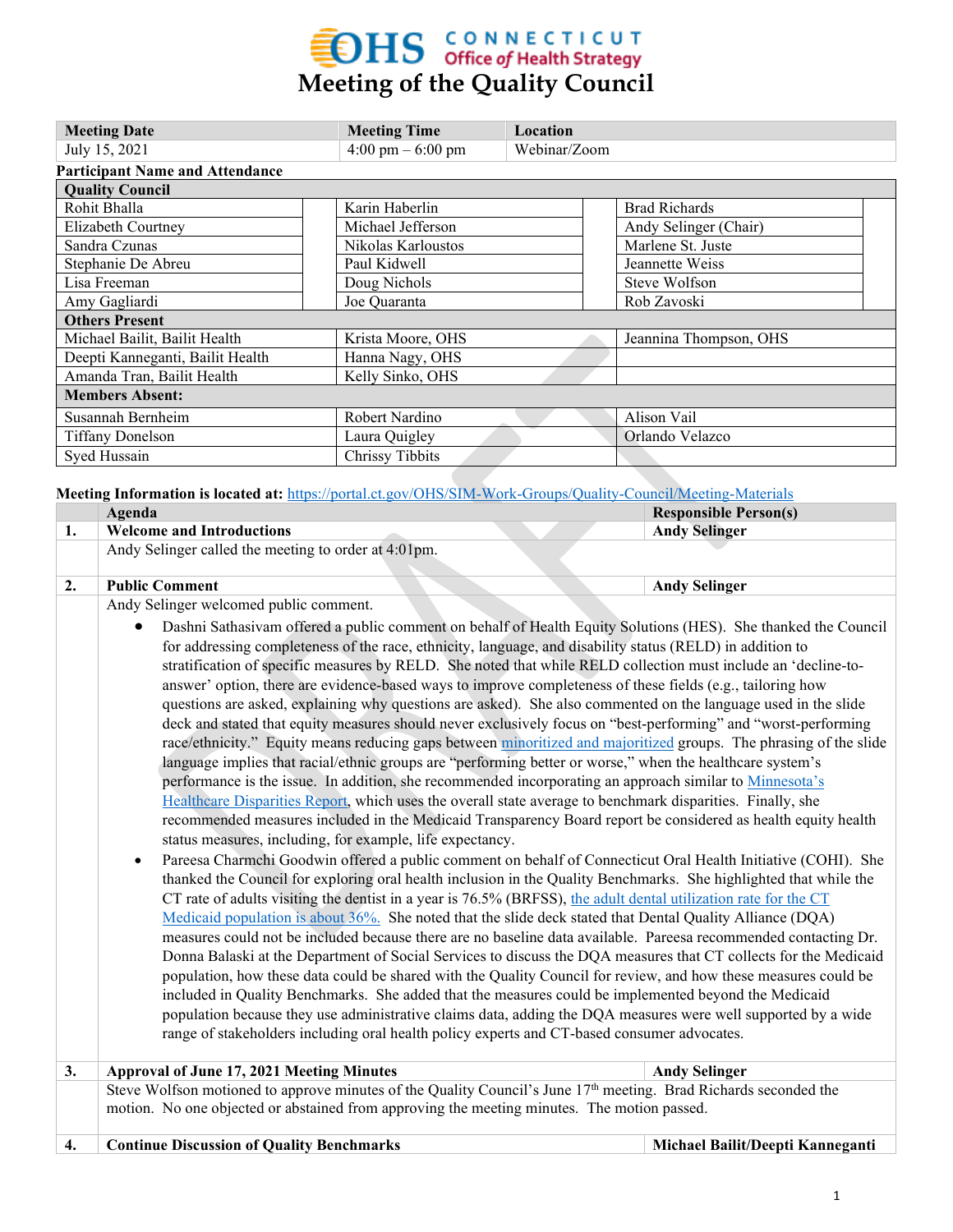### **OHS GONNECTICUT Meeting of the Quality Council**

Michael Bailit, as a follow up to the public comment, asked the Council if it would like to take action on any of the recommendations it just heard from the public comments.

- Marlene St. Juste commented that the Medicaid oral health statistic stuck out to her.
- Nikolas Karloustos commented about the importance of collecting accurate REL data from patients, which also applies to collecting accurate patient experience data too.
- Michael replied that REL data are currently limited by what is available. He noted that we know nothing about how the methods for how REL data are collected at present. He also stated that the Council will revisit REL data collection later in the meeting.
- Rohit Bhalla stated that he supported looking at REL data completeness. He stated that so much of what is publicly reported in Connecticut is listed as unknown, which was the case when analyzing COVID-19 data. He said it is very important to be cognizant of what proportion is unknown because it compromises the integrity of what conclusions can be drawn about the quality of care.
- Michael agreed with Rohit. He stated that it is not possible to turn data completeness into a quality benchmark because there are no pre-existing data on REL data completeness. He shared that the Council could revisit this topic in the future as it has consistently expressed the importance of advancing health equity.
- Steve Wolfson commented that historically, the standard was focused on delivering care that is blind to a person's race, ethnicity and language.

Michael Bailit noted that during June  $17<sup>th</sup>$  meeting, the Council recommended adding a new guiding principle: prioritize measures that are not receiving attention from national entities. Michael observed that this new guiding principle six and guiding principle four, "draw from the Core Measure Set whenever possible," are in direct conflict with each other. He highlighted that the Core Measure Set measures are almost all from national measure sets. He added that the only measures that the Council can use for benchmarks are ones that are receiving attention from national entities because they have publicly available data. Therefore, guiding principle six is not feasible.

- Joseph Quaranta commented that the Council previously discussed guiding principle six in relation to inpatient hospital-based measures. He stated that there was no debate between choosing measures that are nationally recognized or from national stewards. Rather, the Council expressed a preference for selecting measures that are receiving less attention when choosing measures among that group.
- Michael confirmed Joseph Quaranta's clarification and recommended that the Council remove the phrase "from national entities" from guiding principle six because the Council wants to prioritize measures that are not receiving a lot of attention already.
- Andy Selinger, Steve Wolfson, and Joseph Quaranta supported Michael's recommendation.
- **Next Step**: Bailit Health will revise guiding principle six to read "Prioritize measures that are not receiving attention."

The Council continued its review of candidate measures for the Quality Benchmarks. Michael noted that the Council previously tentatively added "Adults who had an appointment for routine health care in the last 6 months who sometimes or never got appointments for routine care as soon as wanted (Medicaid)."

Michael introduced the following healthcare measures from the CAHPS 5.0H survey for the commercial population focused on access to care, in response to the Council's previous request to consider other survey measures from NCQA's Quality Compass database.

- *Getting Care Quickly Composite*
- *Getting Needed Care Composite*
- *How often did you get an appointment for a check-up or routine care at a doctor's office or clinic as soon as you needed?*
- *How often did you get an appointment to see a specialist as soon as you needed?*

Michael invited comments from the Quality Council on these access-focused measures.

- Paul Kidwell asked if there were Medicaid data available in addition to commercial data for these measures. Michael shared that there were no Medicaid data because Quality Compass collects data from health plans and there is no Medicaid managed care in the state.
- Paul Kidwell commented that these commercial-focused measures may miss measuring access to care for the Medicaid population, where access is an especially important consideration.
- Michael asked Brad Richards to confirm whether DSS administers the CAHPS survey. Brad Richards said DSS historically ran the survey, but did not do so in 2020 due to COVID-19. He said DSS tentatively will no longer continue to administer the survey for its PCMH+ program.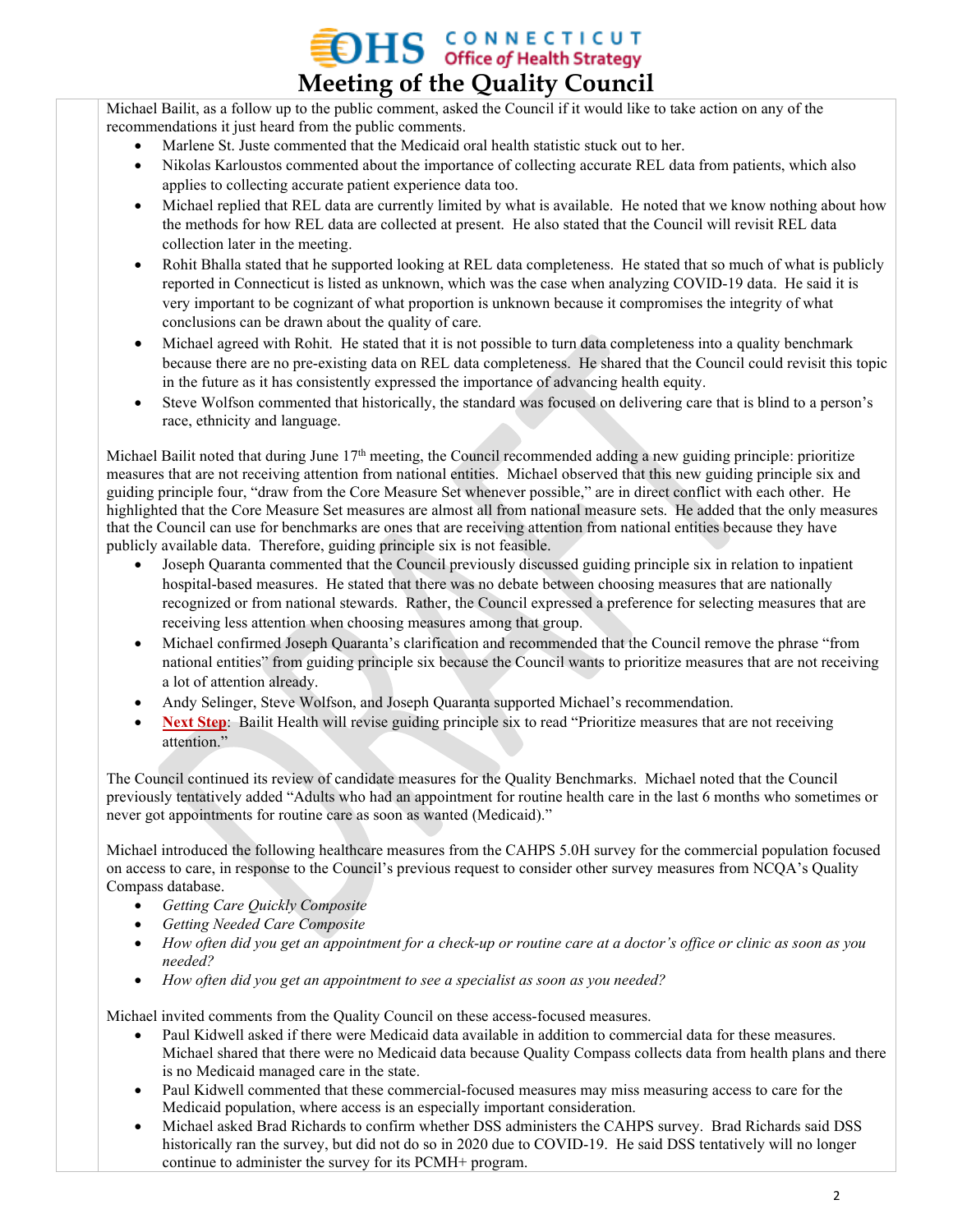## **OHS** CONNECTICUT **Meeting of the Quality Council**

- Deepti Kanneganti noted that the Council previously recommended a Medicaid access measure, which uses data from the Agency for Healthcare Research and Quality (AHRQ).
- **Post-meeting Note**: AHRQ obtains data from the Medicaid access measure from DSS. If DSS is discontinuing the survey moving forward, data for the Medicaid access measure will no longer be available.
- Marlene St. Juste advocated for the "How often did you get an appointment to see a specialist as soon as you needed?" measure. She shared that as a provider, she has seen Medicaid patients wait for up to six months to see an orthopedist. Michael Bailit noted that information on that question won't be available if DSS no longer administers the related survey.
- Andy Selinger said he preferred considering other measures instead.
- **Recommendation**: Do not add any commercial-focused access measures.

Michael introduced the following health status measures focused on obesity. Of note, there were no recommended healthcare-focused measures on obesity.

- *Weight classification by Body Mass Index (BMI)*
- *Obesity Equity Measure – Weight Classification by BMI*
	- Michael highlighted that the absolute rate of obesity is high in Connecticut. He described a potential obesity equity measure focused on reducing the gap in obesity rates between the minoritized and majoritized race/ethnicity groups.

Michael introduced two additional health status measures focused on obesity. The following measures can be modified to be obesity equity measures as well.

- *Consumed vegetables less than one time per day*
- *Consumed fruits less than one time per day*

Michael invited comments from the Quality Council on these obesity-focused measures.

- Andy Selinger agreed with Michael's observation about Connecticut's high absolute rate of obesity. He said the obesity rate is shockingly divergent between the White population and the Hispanic/Latino population and Black population. He said the Council absolutely needs to include two measures: an obesity health equity measure and an overall obesity state prevalence measure.
- Brad Richards, Steve Wolfson and Lisa Freeman agreed with Andy Selinger's recommendation. Lisa added that fruits have a high sugar content and therefore fruit consumption is not a great measure.
- Rob Zavoski commented that the BRFSS survey is administered annually, but some questions are asked every other year. He said the Council should consider this when selecting benchmarks.
	- Deepti confirmed that obesity rate is measured annually, but the fruit and vegetable consumption rates are measured every other year.
- Steve Wolfson commented that the consumption of fruits and vegetables varies depending on their availability. He said there is a significant opportunity for improvement, particularly in Black, indigenous and other people of color (BIPOC) communities. He confirmed that the measure excluded consumption of fruit drinks.
- **Recommendation**: Tentatively add *Weight classification by BMI* and *Obesity Equity Measure – Weight Classification by BMI*.

Michael introduced the following healthcare measures focused on oral health. Of note, there were no identified health status focused measures on oral health for which data are publicly available.

- *Percentage of Eligibles Who Received Preventive Dental Services: Ages 1 to 20*
- *Percentage of Adults who Visited the Dentist or Dental Clinic within the Past Year*

Michael noted the Dental Quality Alliance (DQA) recommended several additional oral health measures for consideration. Bailit Health could not include them as there are no data currently available to assess opportunity for improvement or to set target values.

Michael invited comments from the Quality Council on these measures.

- Brad Richards stated that DSS was working on making its data publicly available, including oral health measures from the DQA, within the next year or so.
- Michael suggested that the Council consider the first measure, which was focused on children in Medicaid, the second measure, which was focused on the total population, and then a derivative of the second measure that looks only at Medicaid enrollees.
- Steve Wolfson commented that he advocated for oral health because it strongly correlates with employability.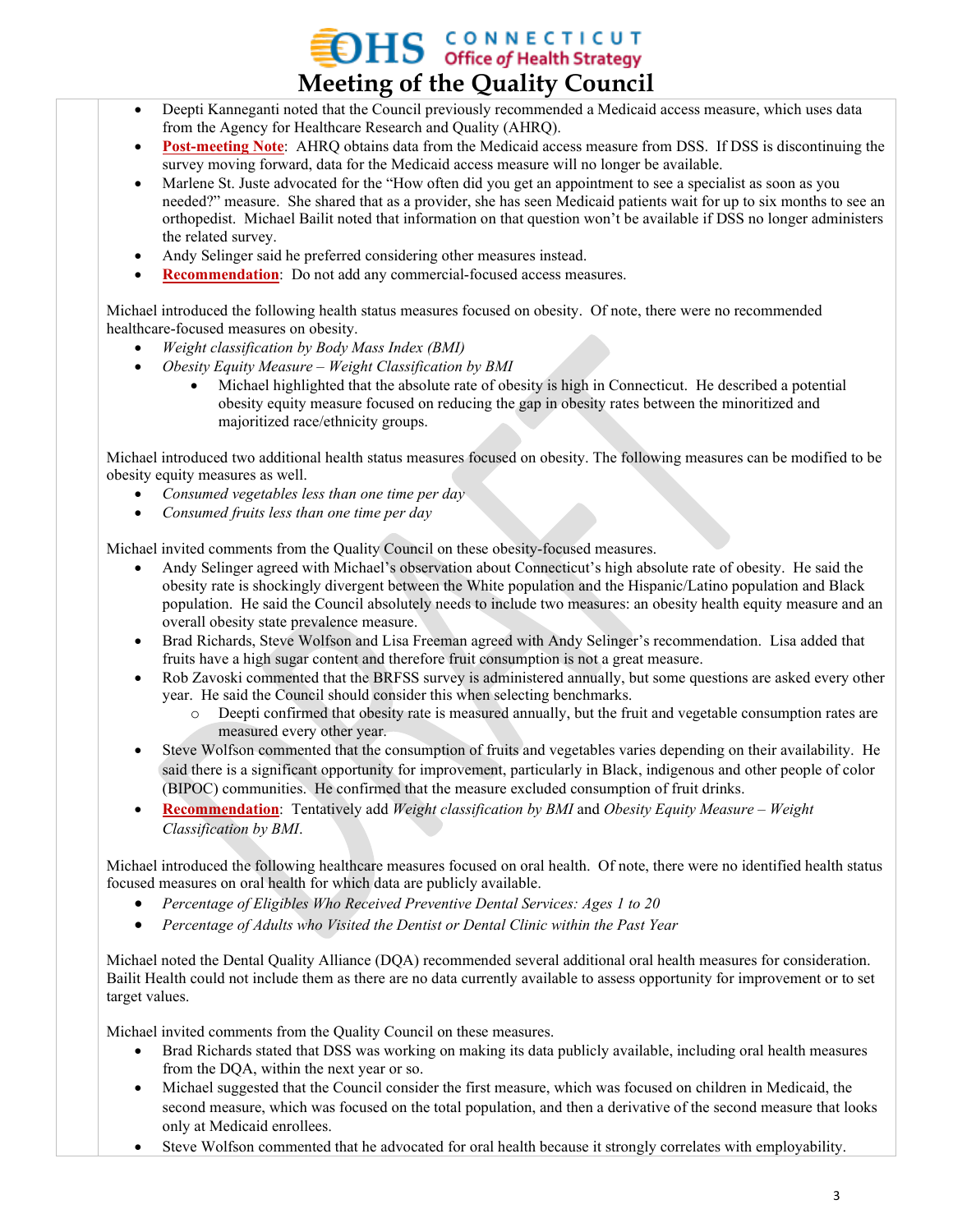# $\sum_{\text{office of Health Strategy}}$ **Meeting of the Quality Council**

- Michael commented that the Council can select a measure that is specific to Medicaid, but the Quality Benchmarks are not intended to be specific only to Medicaid. However, the Council may choose to select some measures that are Medicaid-focused, some that are commercial-focused, and some that are total population-focused.
- Deepti Kanneganti addressed one of Rob Zavoski's earlier points and stated the BRFSS survey question on adult dental visits is only administered every other year.
- Rob Zavoski commented that data for oral health measures are easier to obtain for Medicaid. Commercial payers do not have access to dental plan data and often do not cover dental services without a separate plan. He said another challenge with the BRFSS is that it is a survey, where most of the people being surveyed know what the right answer is.
- Steve Wolfson asked if selecting a dental services-focused measure services could help make dental insurance cheaper and more ubiquitous. Michael said this would not necessarily be the case.
- Rohit Bhalla asked how frequently the Council could obtain data for the first measure and what the target population was. Deepti Kanneganti confirmed that the data come from the CMS Medicaid Core Set, which obtains data from DSS and is published annually. Deepti added that the measure is specific to the Medicaid population.
- Rohit Bhalla supported the first measure specifically for the pediatric population because it addresses an important public health priority and it has been part of the Surgeon General's health priorities every decade.
- Rob Zavoski commented that he supported both oral health measures, even though the BRFSS data is flawed for the second measure. He said lack of access to dental care is a huge cause of chronic illnesses that are not properly treated, addressed, and controlled.
- Steve Wolfson, Amy Gagliardi, and Lisa Freeman supported Rob Zavoski's recommendation.
- **Recommendation**: Tentatively add *Percentage of Eligibles Who Received Preventive Dental Services: Ages 1 to 20* and *Percentage of Adults who Visited the Dentist or Dental Clinic within the Past Year*.

Michael introduced the following healthcare measures focused on patient experience. Of note, there were no identified health status focused measures on patient experience.

- *Adults who had a doctor's office or clinic visit in the last 6 months whose health providers sometimes or never listened carefully to them, Medicaid*
- *Rating of health care 0-6 on a scale from 0 (worst grade) to 10 (best grade) by adults who had a doctor's office or clinic visit in the last 6 months, Medicaid*

Michael noted that it had become apparent during the meeting that these two measures were not viable because DSS is considering to discontinue use of the CAHPS survey.

Michael introduced the following measures focused on patient experience that are from the CAHPS 5.0H survey and are specific to the commercial population.

- *Rating of All Health Care (Scores 9-10)*
- *Rating of All Health Plan (Scores 9-10)*
- *Rating of All Personal Doctor (Scores 9-10)*
- *Rating of All Specialist Seem Most Often (Scores 9-10)*

Michael invited comments from the Quality Council on these measures.

- Andy Selinger commented that he thought that the previous survey measures and the Patient-Centered Primary Care Measure (PCPCM) were much more appropriate than these ratings metrics.
- Rohit Bhalla expressed concern about potential health literacy issues for the third and fourth measures. There are some people who do not have a personal doctor, particularly the younger age groups, and some respondents may not understand what a "specialist" is.
- Brad Richards stated that the third measure is doctor-centric and not provider-centric, which is problematic when considering providers with APRN and PA licenses.
- Lisa Freeman stated that she did not think the Council should consider these measures because focus should be on outcomes and quality of care, and not about whether a patient likes their doctor. She said the latter did not correlate with better outcomes.
- Andy Selinger seconded Lisa Freeman's comment.
- **Recommendation**: Do not add any patient experience measures.

Michael explained that there are several measures available through CMS focused on patient safety, including measures focused on complications and death, hospital-acquired infections, timely and effective care and transitions of care for inpatient psychiatric facilities. Michael noted that the measures, however, are (1) inpatient-focused and (2) already receive a lot of national attention because they are included in several CMS hospital-focused programs.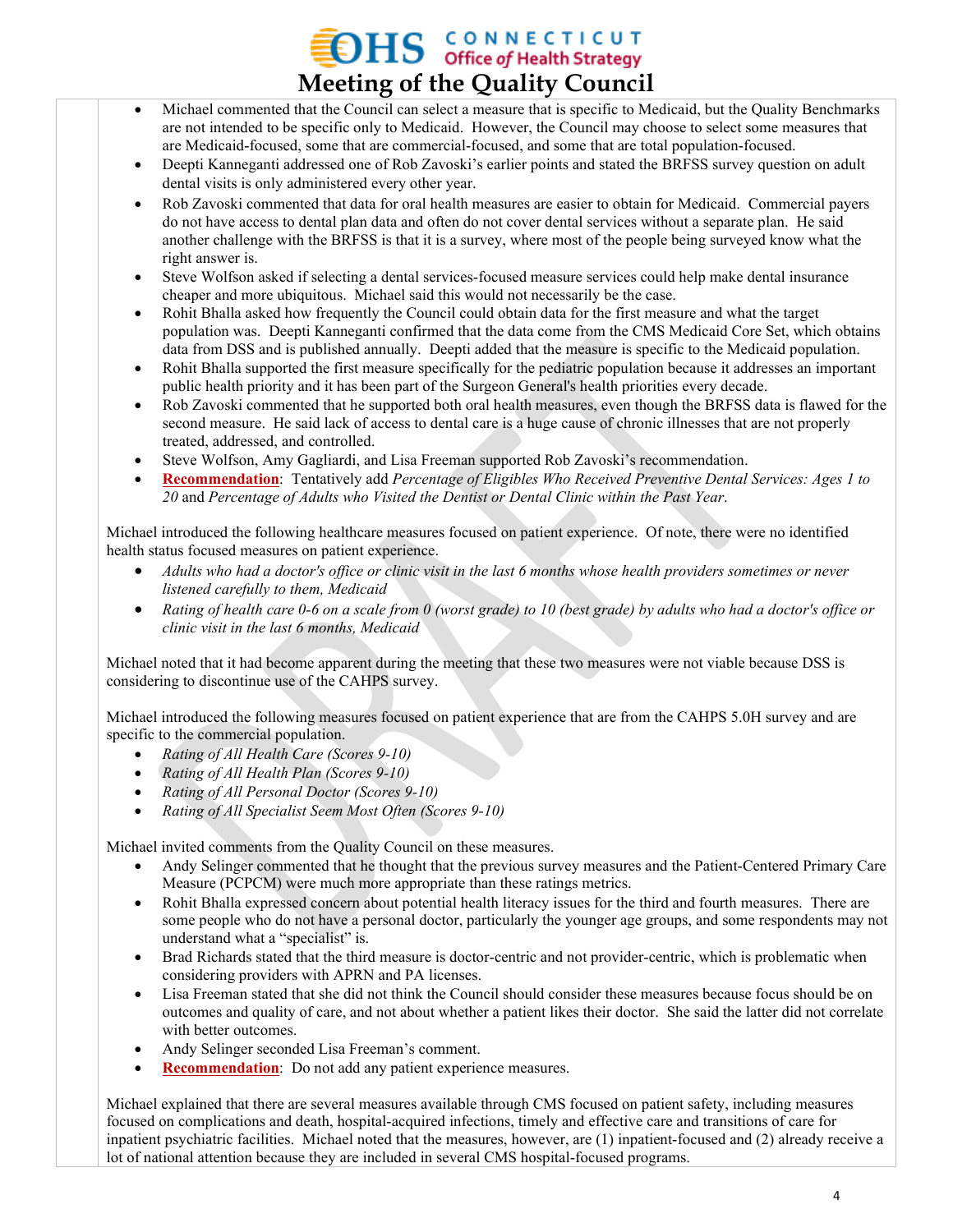# $\sum_{\text{office of Health Strategy}}$ **Meeting of the Quality Council**

Michael introduced two additional healthcare measures focused on patient safety. The following measures are focused on medication management, a component of medication safety, for specific conditions. Of note, there were no identified health status focused measures on patient safety.

- *Follow-Up Care for Children Prescribed ADHD Medication – Initiation Phase*
- *Follow-Up Care for Children Prescribed ADHD Medication – Continuation & Maintenance Phase*

Michael invited comments from the Quality Council on these measures.

- Andy Selinger stated that these measures are proxies for patient safety for the pediatric population. He asked if the Council could obtain Adverse Childhood Experiences (ACEs) data as another proxy for patient safety.
- Michael replied that these data are most likely not publicly available. He questioned whether such measures would be appropriate because ACEs often have nothing to do with healthcare. Michael stated that state agencies typically have data on these social risk factors.
- Rob Zavoski stated that he did not like these measures because medication is the last step of a long process. He said a better measure would focus on the steps prior to medication, such as neuro-psych evaluations and other classroom and behavioral interventions. He added that the patient's ongoing care includes weight monitoring, the main side effect of ADHD medication, which is typically done in a school setting and therefore not associated with a claim.
- Steve Wolfson expressed his interest in considering transition-of-care measures. Deepti shared that the transitionof-care measures that CMS publishes regularly are specific to inpatient psychiatric facilities.
- Rohit Bhalla commented that the patient safety measures that CMS monitors have been publicly reported for years and therefore would be duplicative. Michael agreed with Rohit.
- Lisa Freeman commented that although hospital-acquired infections (HAIs) have been consistently measured, it still remains one of the biggest threats to patient safety. She noted that performance improves when the HAI is receiving attention, but otherwise declines. She stated that she thinks they are good measures and should be kept at the forefront because there is room for improvement. She noted that there are similar challenges related to sepsis, which accounts for the majority of readmissions into Connecticut hospitals.
- Michael commented that Bailit Health did consider six HAI measures. Connecticut performance for the catheterassociated infection measure was below the  $25<sup>th</sup>$  percentile.
- Rohit Bhalla said the HAI measures are focused on highly specific infections and are already publicly reported. He agreed that HAIs are important but expressed uncertainty around which measures to choose. He added that there are no publicly available measures for sepsis. Rohit added that hospitals are exerting an extraordinary amount of energy into improving performance on these measures and infections overall are becoming very rare.
- Michael commented that hospitals already have strong incentives to address HAI measures.
- Rob Zavoski shared that, from his previous experience at a large payer, sepsis measures are highly susceptible to coding.
- **Recommendation**: Do not add any patient safety measures.

Deepti Kanneganti introduced the following two healthcare measures focused on readmissions. Both, however, are already receiving national attention. Of note, there were no health status-focused measures on readmissions.

- *Plan All-Cause Readmission (Observed-to-Expected Ratio)*
- *Hospital-wide Readmit (READM-30-HOSPWIDE)*

Deepti Kanneganti invited comments from the Quality Council on these measures.

- Rohit Bhalla asked if the measures would be reported at the hospital level or at the advanced network (AN) level. Deepti stated that the Council would identify the level of measurement after selects the measures. Michael added that the measures will minimally be reported at the state level.
- Andy Selinger confirmed with Deepti that NQF no longer endorses the first measure because the steward did not submit the measure for reindorsement.
- Rob Zavoski commented that the Medicare *Hospital-wide Readmit* measure incentivizes hospitals to admit patients for observation to avoid marking a readmission, which shifts costs to Medicaid. Therefore, if the Council chooses to adopt this measure, it should also consider hospital observation stays after admission.
- Rob Zavoski added that hospital readmissions measures are inappropriate for children because most children's readmissions are either staged surgeries or for cancer treatment. Deepti stated that both measures exclude the pediatric population – the first measure focuses on adults 18 and older and the second focuses on older adults 65 and older.
- Rohit Bhalla noted that the Medicare readmission program had been around since 2013. He said it was useful to assess readmissions by condition.